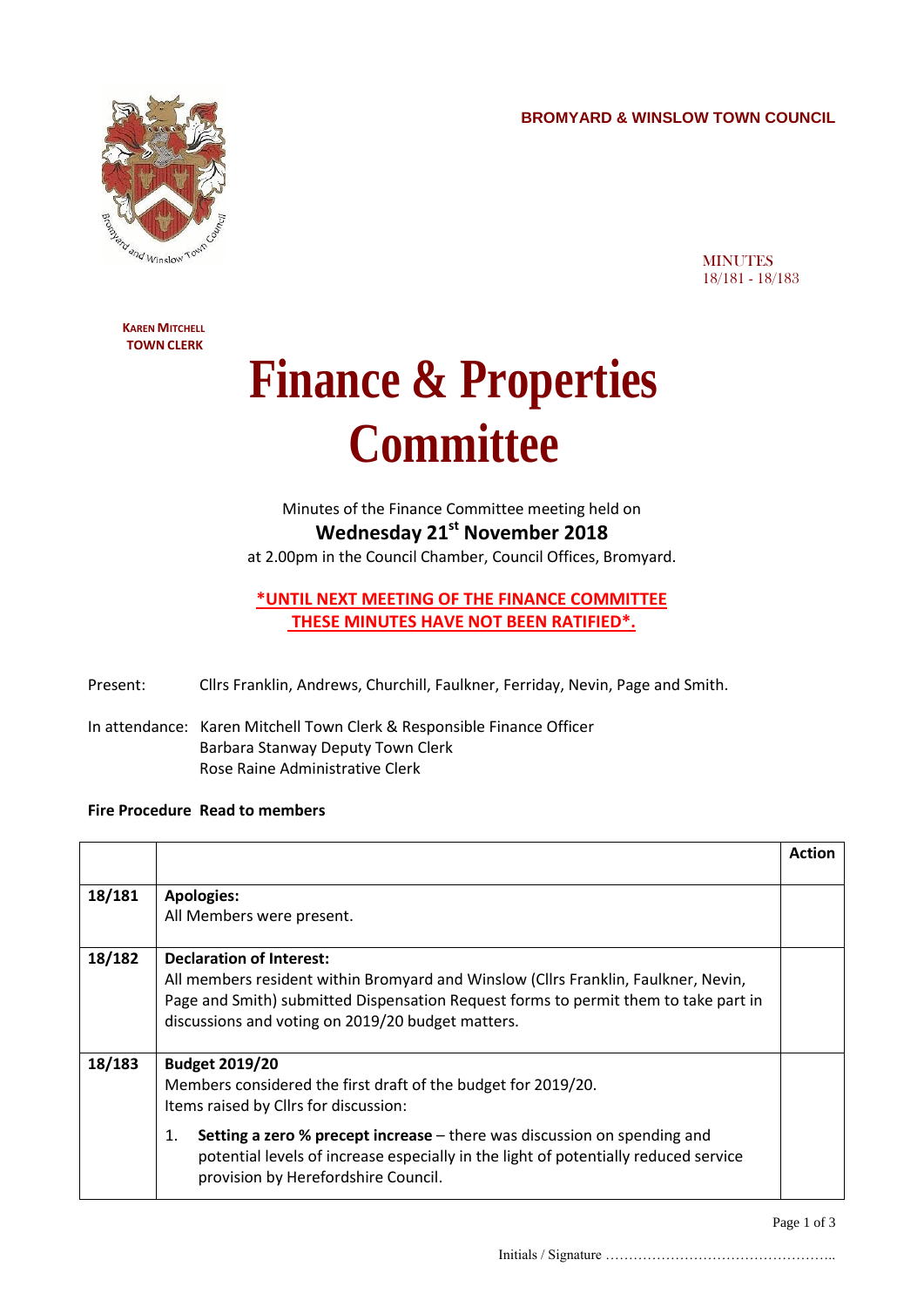|    | As a starting point it was suggested any increase should not exceed the 4.9%<br>increase proposed by Herefordshire Council.                                                                                                                                                       |           |
|----|-----------------------------------------------------------------------------------------------------------------------------------------------------------------------------------------------------------------------------------------------------------------------------------|-----------|
| 2. | Past Mayors' badges - Town Clerk reported the cost of 30 badges was<br>approximately £350.                                                                                                                                                                                        |           |
|    | IT WAS RESOLVED that this be placed on the agenda of the next Finance &<br>Properties Committee meeting for spending in 2018/19.                                                                                                                                                  |           |
| 3. | Replacement car park ticket machines $-$ in view of the unreliability of the existing<br>machines IT WAS RESOLVED to include a provisional sum of £6,000 be allocated in<br>Repairs and Renewals for replacement car park ticket machines.                                        |           |
| 4. | Maintenance of flower beds - Members discussed taking over flowerbeds<br>formerly cared for by Herefordshire Council which were currently neglected and<br>requested budget provision for either regular maintenance or grassing over as<br>part of the new maintenance contract. |           |
|    | IT WAS RESOLVED to include a provisional sum of £3,500 for restoring and<br>maintaining the beds.                                                                                                                                                                                 |           |
| 5. | New public toilets $-$ in view of the urgency of the need to reinstate the toilets in<br>the current year. IT WAS RESOLVED not to include any money for repair of the<br>toilets in 2019/20 but to cover the costs in 2018/19.                                                    | <b>TC</b> |
| 6. | Dog waste bins - provision of bins was considered.                                                                                                                                                                                                                                |           |
|    | IT WAS RESOLVED not to make budget provision for dog waste bins in 2019/20.                                                                                                                                                                                                       |           |
| 7. | Pride of Bromyard fund - members discussed the form such an award could take.<br>The Town Clerk to investigate whether the council has any power to aid<br>businesses.                                                                                                            |           |
| 8. | <b>CCTV cameras</b> - The Town Clerk reported she was awaiting quotes to replace the<br>existing CCTV which was considered inadequate.                                                                                                                                            |           |
|    | IT WAS RESOLVED to include a provisional sum of £5,000 in Repairs and Renewals<br>to cover costs.                                                                                                                                                                                 |           |
|    | Members then went on to discuss budget requirements line by line and made a<br>number of provisional changes to the draft budget.                                                                                                                                                 |           |
|    | Income:                                                                                                                                                                                                                                                                           |           |
|    | 1020 Office rental - allow £25,000                                                                                                                                                                                                                                                |           |
|    | Cllr Andrews left the meeting at 3.00pm                                                                                                                                                                                                                                           |           |
|    | <b>Expenditure:</b><br>4000 Wages and Salaries -to be discussed further at Staffing Committee prior to fixing<br>budget. There was a brief discussion of staff contingency fund to cover for<br>temporary staff.                                                                  |           |
|    | 4080 Insurance - precept $£7,500$                                                                                                                                                                                                                                                 |           |
|    | 4096 Cleaning Tenbury Rd Toilets<br>IT WAS RESOLVED to include a provisional sum of £25,000 in the precept.                                                                                                                                                                       |           |
|    | 4100 Elections - Town Clerk to ascertain estimated costs for Parish Council elections<br>on 2 <sup>nd</sup> May 2019.                                                                                                                                                             |           |
|    |                                                                                                                                                                                                                                                                                   |           |